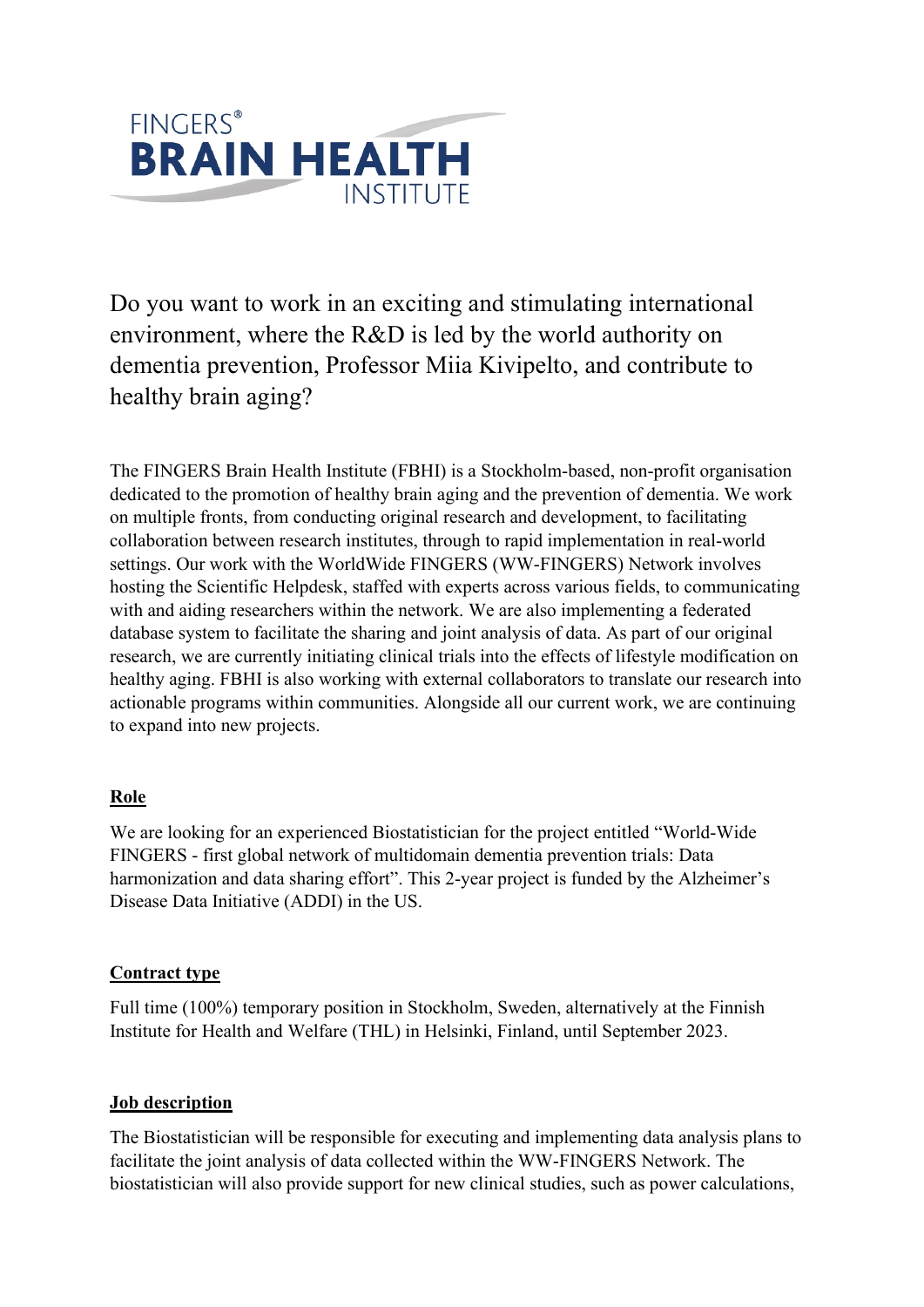conducted as part of FBHI's original research. Specific duties will fall into two main categories and include:

# **Optimization, harmonization, and joint analysis of data**

- Aiding in the creation of data analysis plans, including experimental design, statistical methodology, and data requirements
- Spearheading the use of novel and computational data analysis methods
- Providing consultations to WW-FINGER member countries in developing data analysis plans for local studies, to maximize alignment within the network
- Advising on choice of statistical analysis strategies, reliability of measurements and identifiability of models, and interpretation and presentation of statistical results

### **Development of original clinical research**

• Assisting in the preparation of study protocols and clinical documentations, clinical trial documents and reports, scientific abstracts, peer-reviewed manuscripts, and responses to requests from regulatory agencies, local Institutional Review Boards, and other health authorities

### **Essential formal requirements**

The applicant is required to fulfil the following requirements to be considered eligible for the position:

- Have a professional level knowledge of the English language, both written and oral
- Be eligible to live and work within Sweden, alternatively within Finland, either through citizenship or residency status, at time of application and for the length of work contract

# **Qualifications/experience**

### **Essential**

The following qualifications and experience are considered essential to the role:

- A Master's degree or PhD in a related field (statistics, biostatistics, epidemiology etc), with experience in biostatistics
- At least 2 years of experience in advising on biostatistics as part of randomized clinical trials
- Experience of using various statistical software, such as STATA, R, SPSS, SAS, Mplus, etc

# **Desirable**

The following qualifications and experience are considered beneficial to the role, but not essential: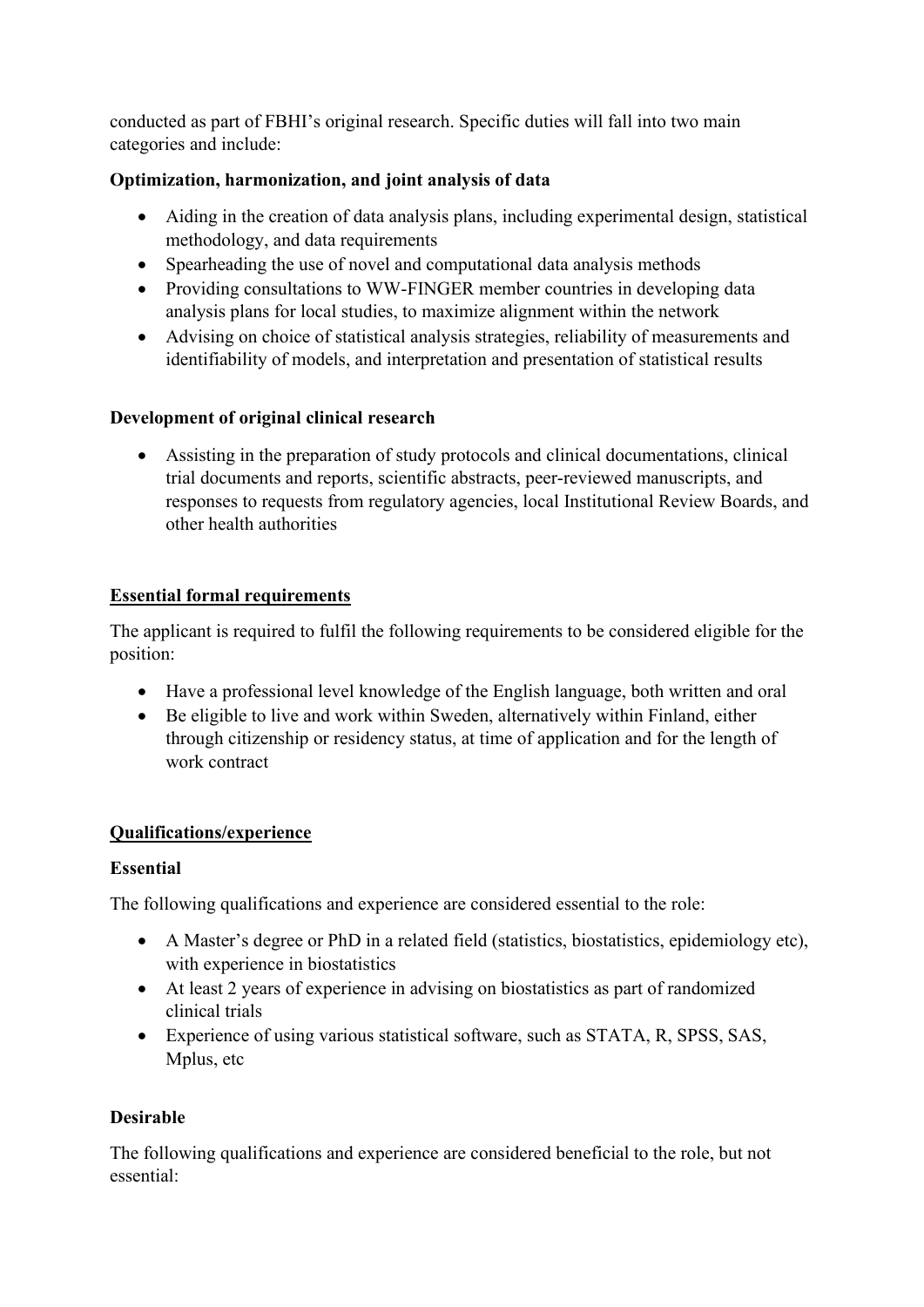- Understanding of topics related to brain health, aging, dementia, life sciences, neurology, geriatrics or other topics related to FBHI´s core mission
- Experience of collaborating or advising on projects across countries and cultures
- Understanding of multidomain clinical trials regarding dementia prevention
- Willingness to travel, if and when required
- Fluency in secondary languages, such as Swedish or Finnish, depending on the location

### **Personal characteristics and interpersonal skills**

The following characteristics and interpersonal skills are deemed most suited for the role:

- A high level of responsibility, independence, and a positive, problem-solving attitude
- Proactive, quality driven and results-orientated
- Strong organisation and planning skills, including good methodologies for planning complex timelines
- Excellent oral and written communication skills in English
- Ability to work collaboratively and build strong working relationships across borders
- Excellent understanding of cultural differences and ability to work together with people from different countries and communicate in a culturally sensitive manner

#### **Job offerings**

The salary for the position will be based on the candidate's skills and level of experience. The contract length is determined by current 2-year funding but, should future funding become available there may be opportunities for extension, as FBHI is committed to long term research activities. Five weeks of vacation will be provided in addition to standard national holidays. Work outside normal Swedish office hours may be required as a function of the interactions with the global WW-FINGERS network involving more than 40 countries and ADDI in the US.

### **Equal opportunities**

FBHI is an equal opportunities employer and encourages applications from all candidates who fulfil the eligibility and selection criteria. The role may be open to flexible working, if requested and in discussion with the employer.

### **Are you interested?**

If you want to know more about the position, please contact

- Markku Peltonen,  $+358-29524-8477$ , [markku.peltonen@thl.fi](mailto:markku.peltonen@thl.fi)
- Maris Hartmanis,  $+46-70-244$  6320, [maris.hartmanis@fbhi.se](mailto:maris.hartmanis@fbhi.se)